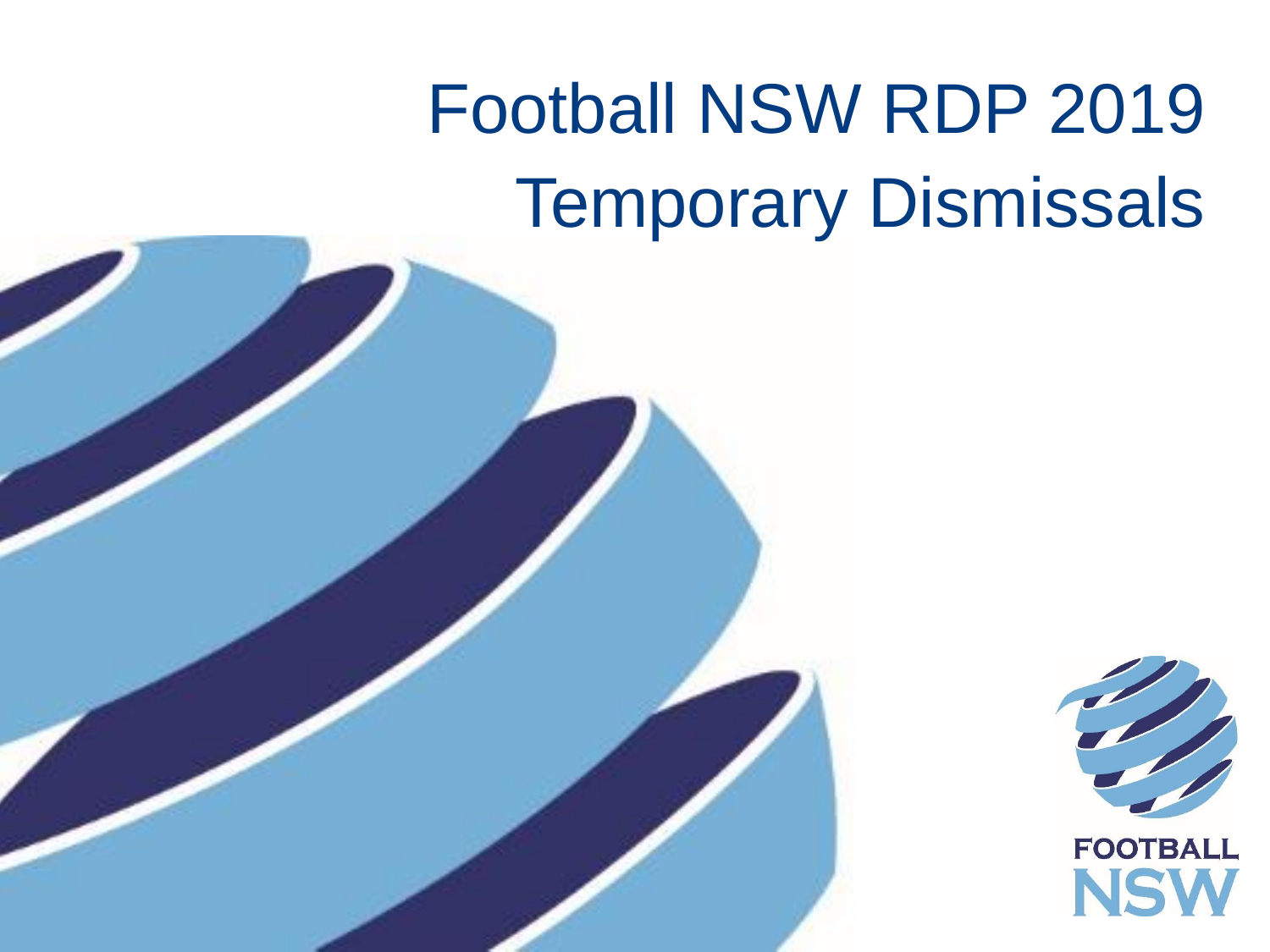### Temporary Dismissals

Dissent by a player on the field is no Longer a Yellow Card.

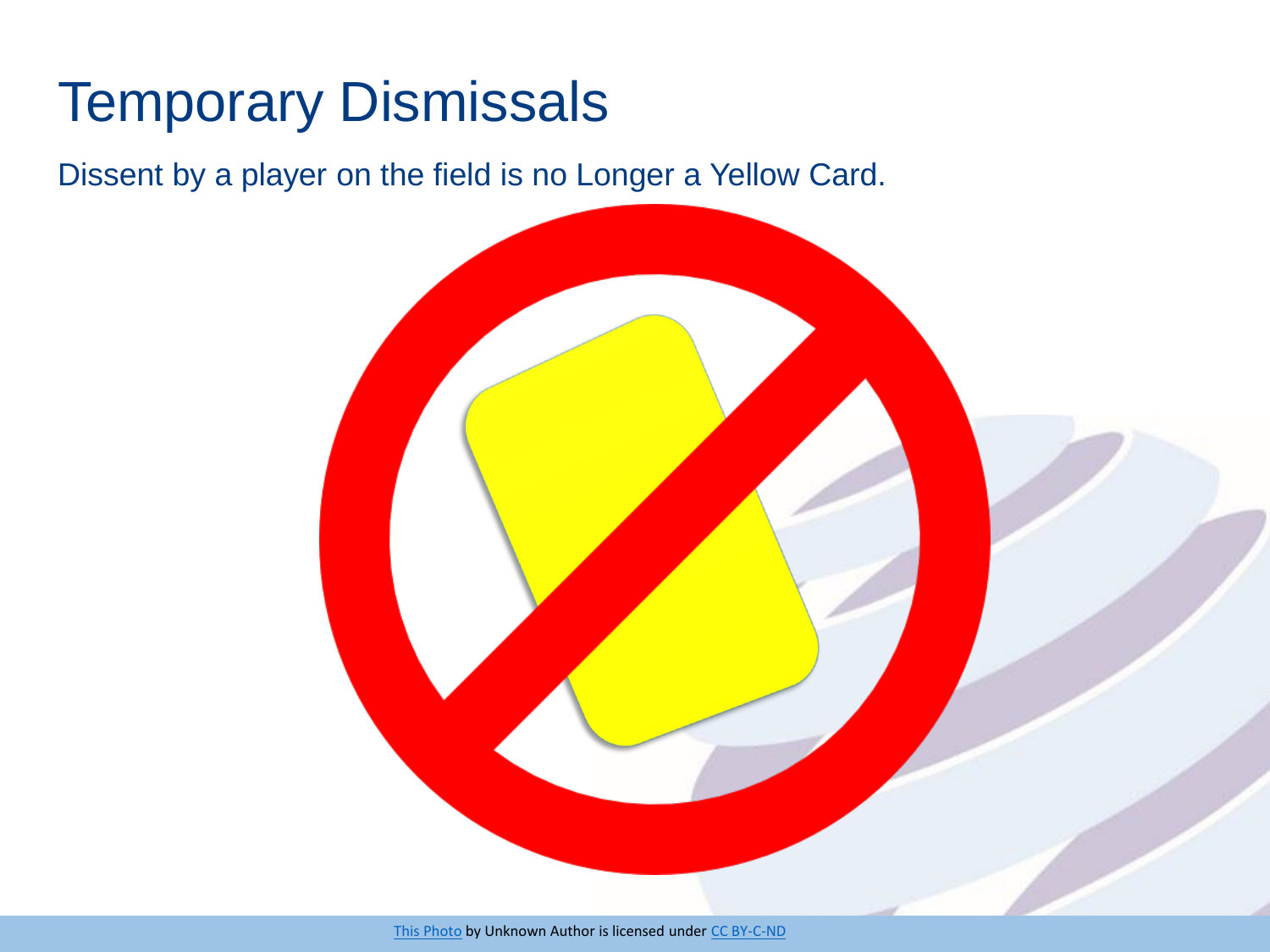### Temporary Dismissals

| <b>Age Group</b> | <b>Temporary Dismissal Times</b> |  |
|------------------|----------------------------------|--|
| $U13 - U17$      | 5 minutes                        |  |
| Over 35          | 10 minutes                       |  |
| $B/C$ grade      | 10 minutes                       |  |
| A grade          | 10 minutes                       |  |

- Applies only to players (including goalkeepers).
- The TD will only be enforced for dissent towards any match official and is an alternative to the player being cautioned.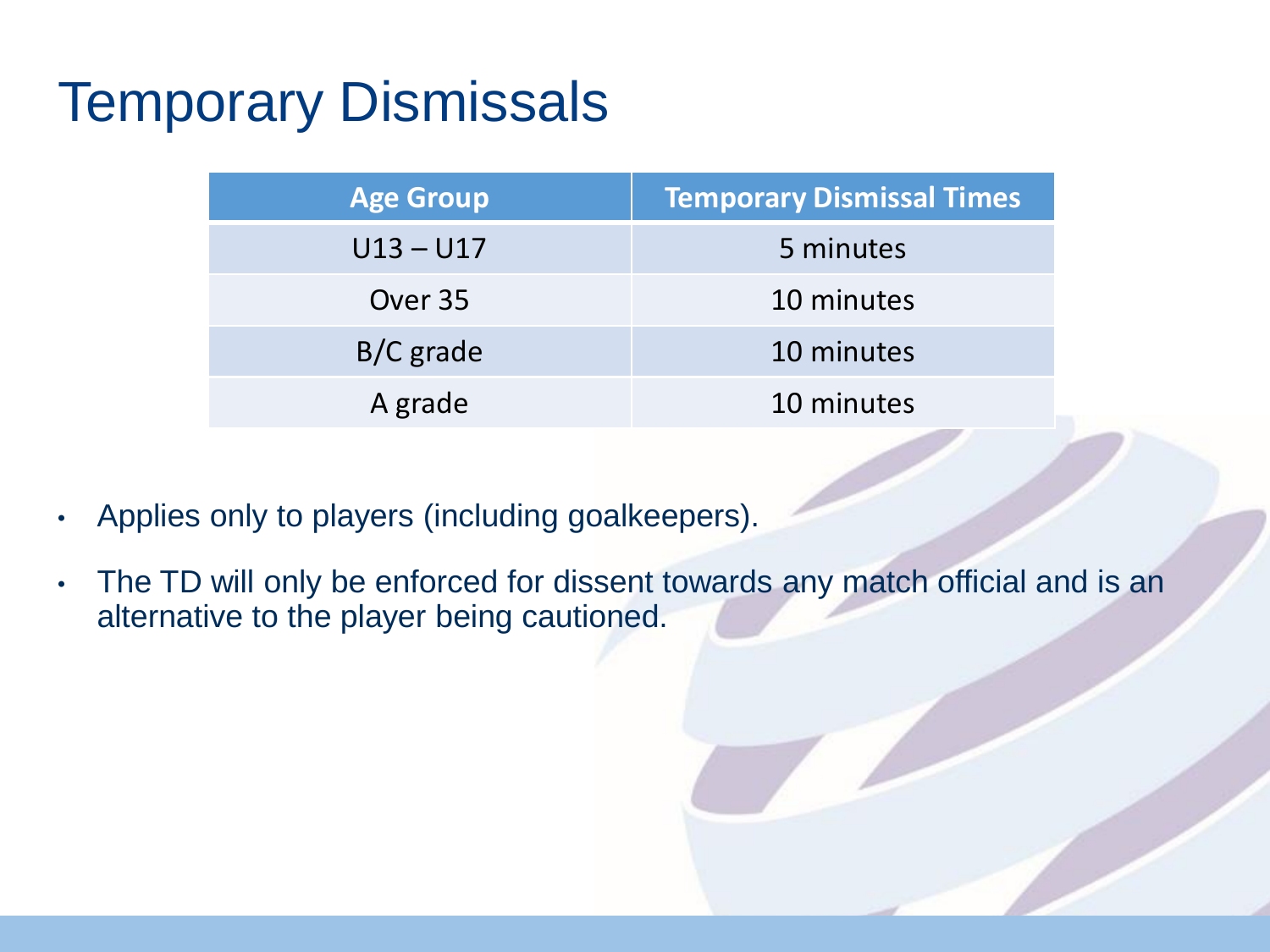#### Temporary Dismissal

- The TD period begins: At the re-start of play
- When the TD Period ends: Player returns from the touchline with the referee's permission (similar to an injury)
- Can only be substituted at the end of the TD period (at a stoppage in play)
- TD period carries over in to the  $2^{nd}$  half (and extra time in finals).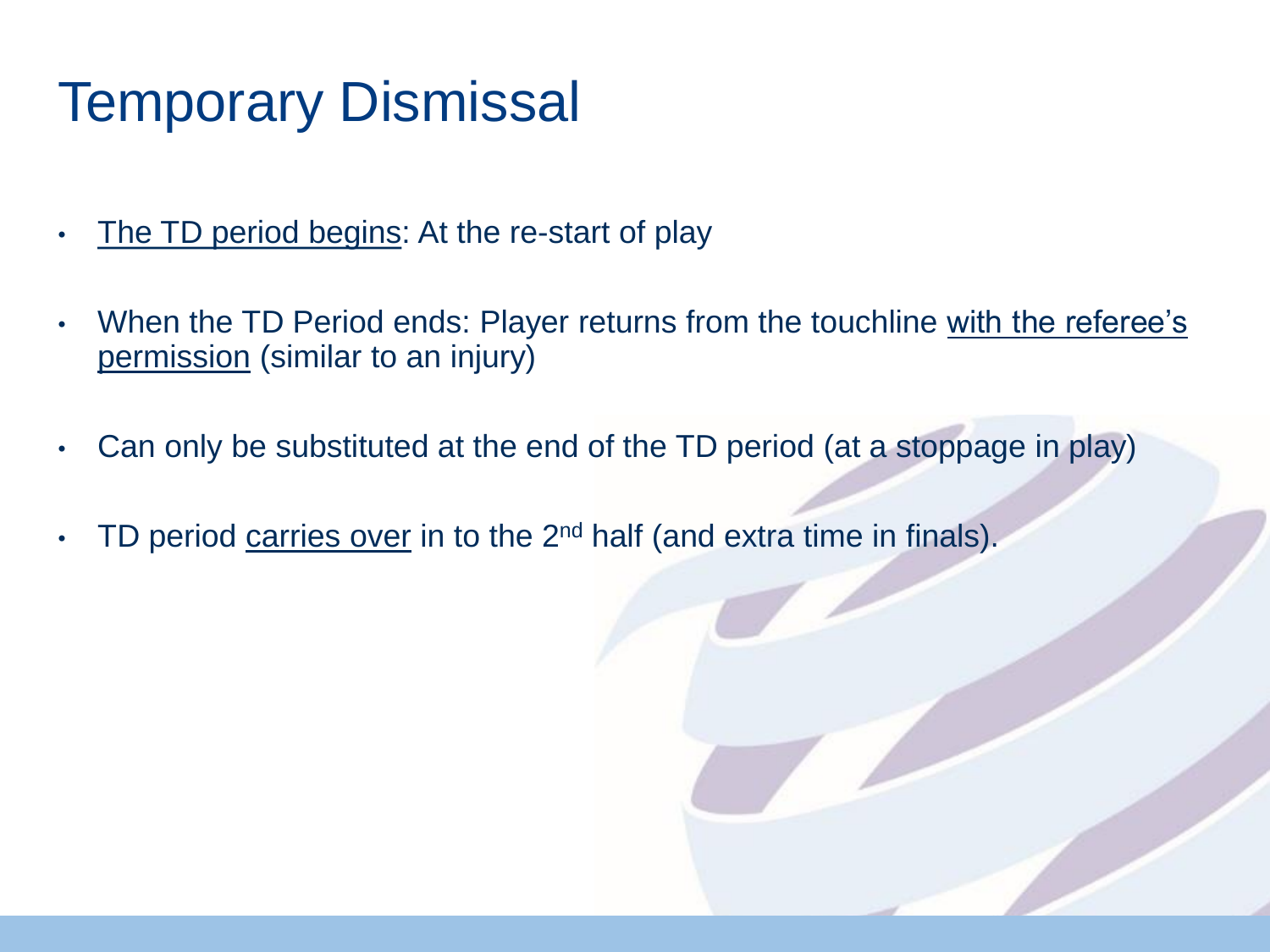#### Temporary Dismissal

#### **Temporary dismissal area**

Technical Area (unless warming up) – the same as a substitute

#### **Offences before/during/after a temporary dismissal**

A temporarily dismissed player who commits a caution or send-off offence during their temporary dismissal period will take no further part in the match and may not be replaced or substituted.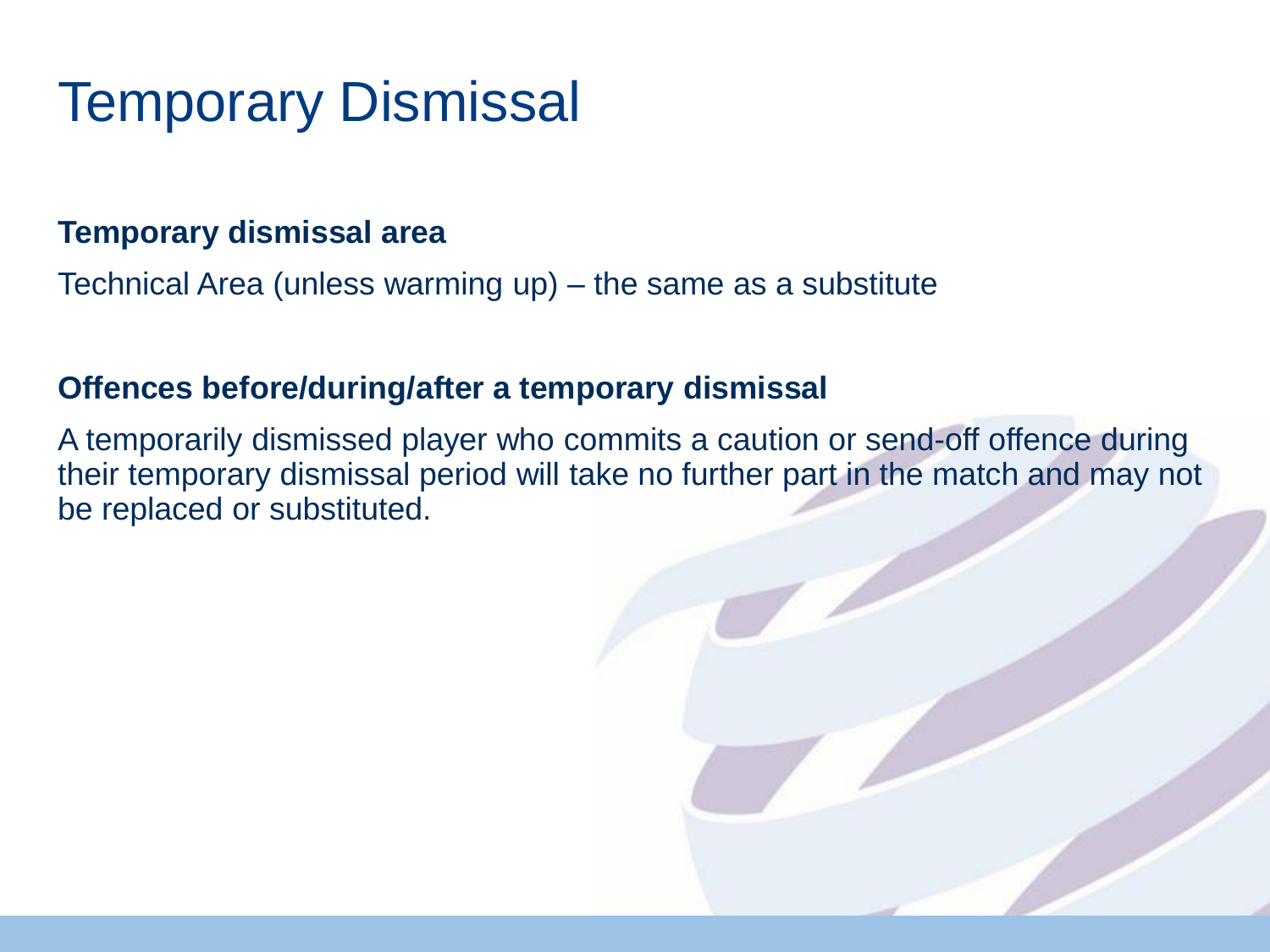| 1 <sup>st</sup> Offence | 2 <sup>nd</sup> Offence | <b>Keep Playing?</b> | <b>Substituted?</b> |
|-------------------------|-------------------------|----------------------|---------------------|
| T.D.                    |                         |                      | n/a                 |
|                         | T.D.                    | V.                   | n/a                 |
| T.D.                    | T.D.                    | X                    |                     |
| T.D.                    | $T.D. +$                | X                    |                     |
|                         |                         | X                    |                     |
| T.D.                    | (1)                     |                      |                     |